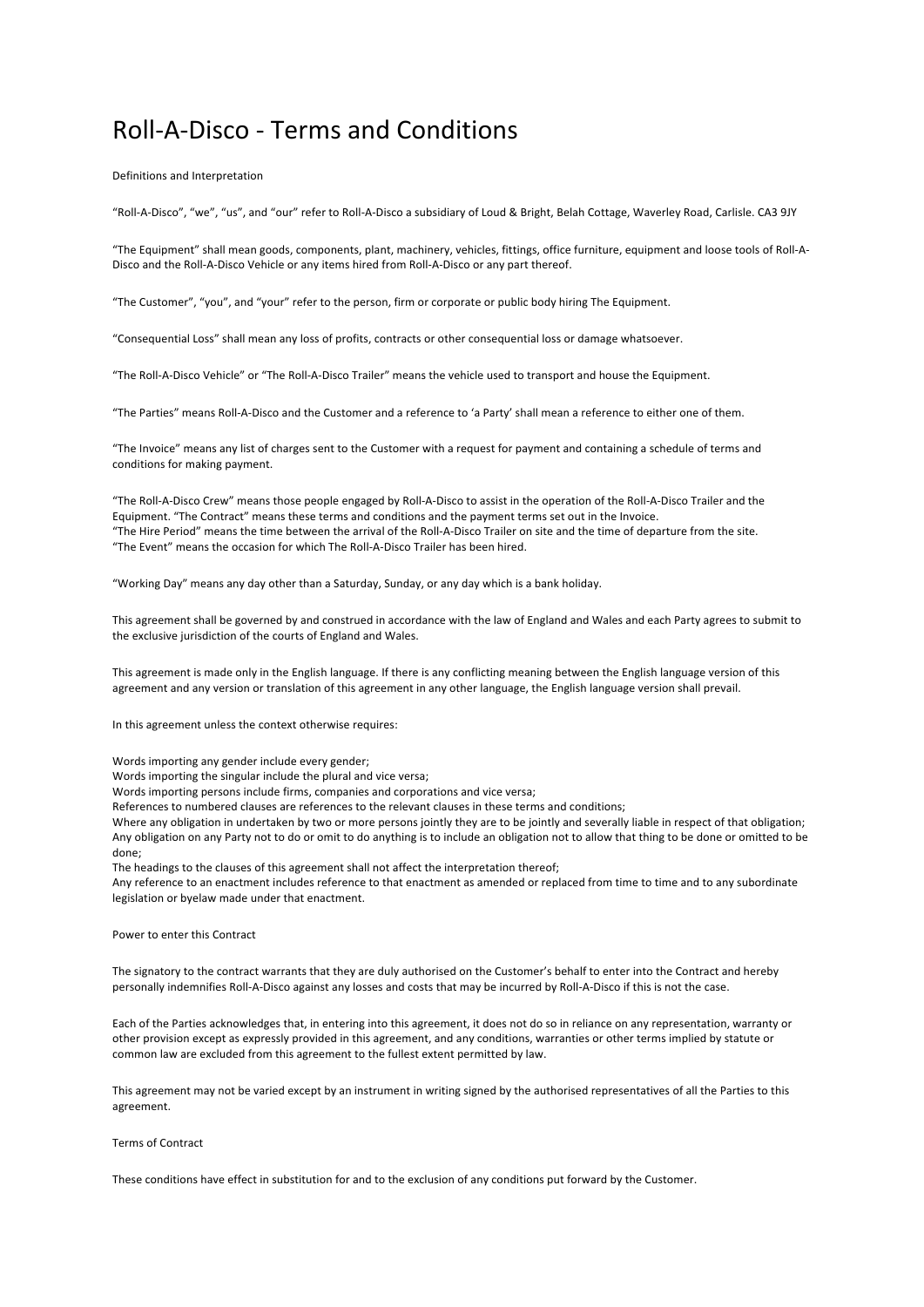#### Payment and Charges

The full terms of payment are set out in the Invoice. The Customer agrees to be bound by these.

A revised Invoice may be issued (and the previous one cancelled) upon agreement between the Customer and Roll-A-Disco, otherwise all prices are as stated in the invoice.

Additional costs may result if changes are made to the information provided by the Customer. You agree to meet these.

Cancellation charges: You must notify us in writing as soon as reasonably possible in the event of cancellation. If you cancel your booking with Roll-A-Disco the following charges will apply:

Where notice of cancellation is received more than 6 (six) weeks prior to the Event, you forfeit your deposit.

Where notice of cancellation is received less than 6 (six) weeks but more than 1 (one) week prior to the Event, you must pay 80% (eighty percent) of the total cost of hire;

Where notice of cancellation is received 1 (one) week or less prior to the Event, you must pay the full cost of hire.

#### Customer's Responsibilities

You agree that you are satisfied with the Risk Assessment and the Health and Safety documentation provided by Roll-A-Disco.

The Customer must provide Roll-A-Disco with a minimum of two points of contact with the event organisers. The Customer will provide drinking water and toilet facilities for The Roll-A-Disco Crew and for any artists playing on the stage.

The Customer is responsible for the behaviour of all performers, staff and other attendees at the event. Roll-A-Disco will not tolerate any abusive or threatening behaviour towards The Roll-A-Disco Crew or Equipment. In the event of this occurring the event will be terminated immediately and no monies will be refunded to you.

The Customer is responsible for making safe any cross-site cable runs by covering and/or marking them. The Customer may contact Roll-A-Disco for recommendations relating to site safety. However, Roll-A-Disco accepts no responsibility for actions arising out of any acts or omissions by the Customer in preparing the site for the Event.

The Customer must inform Roll-A-Disco a minimum of one week in advance of the acts which will be attending on the stage, and the technical requirements of these acts. Failure to provide this information may result in a lower quality of lighting and sound.

The Customer is expected to have obtained a licence for the event. Roll-A-Disco may request sight of this licence upon arrival at the site, or prior to arrival by post or email. Failure to fulfil this will result in the Roll-A-Disco trailer not being used.

In the event that any person employed by Roll-A-Disco is required to attend at an event for more than four (4) hours, for any reason (whether or not pre-booked for such a duration) then The Customer shall ensure that a hot meal is provided to each and every person so employed. In the event that a hot meal cannot be provided, then The Customer hereby agrees to provide a payment of £15 per qualifying person in addition to any previously arranged fee, to cover the catering costs of Roll-A-Disco. This shall be paid in advance where the agreed duration of our attendance at the event is four hours or more; in other circumstances this shall be paid in cash on the day of the event unless otherwise agreed in writing between the parties.

For events with an overnight stay, The Roll-A-Disco Crew is usually accommodated in the towing vehicle, a caravan or tent. Therefore, if your event is of such a type, The Roll-A-Disco Crew requires 24 hour access to the Vehicle site, a toilet, and a supply of drinking water. Ideally the towing vehicle would be positioned nearby to the Roll-A-Disco trailer for convenience and security.

If this is not possible, then it is the Customer's responsibility to provide and fund alternative accommodation and transport for The Roll-A-Disco Crew.

#### Copyright and Licensing

Roll-A-Disco hereby notifies the Customer that playing or showing copyright material in circumstances where you or anyone authorised by you does not hold the appropriate licence of the copyright holder will infringe copyright and you may become liable in damages for doing so.

By accepting delivery of sound, lighting or visual reproduction equipment you warrant that you have, or will obtain prior to use, any appropriate licences for running the equipment.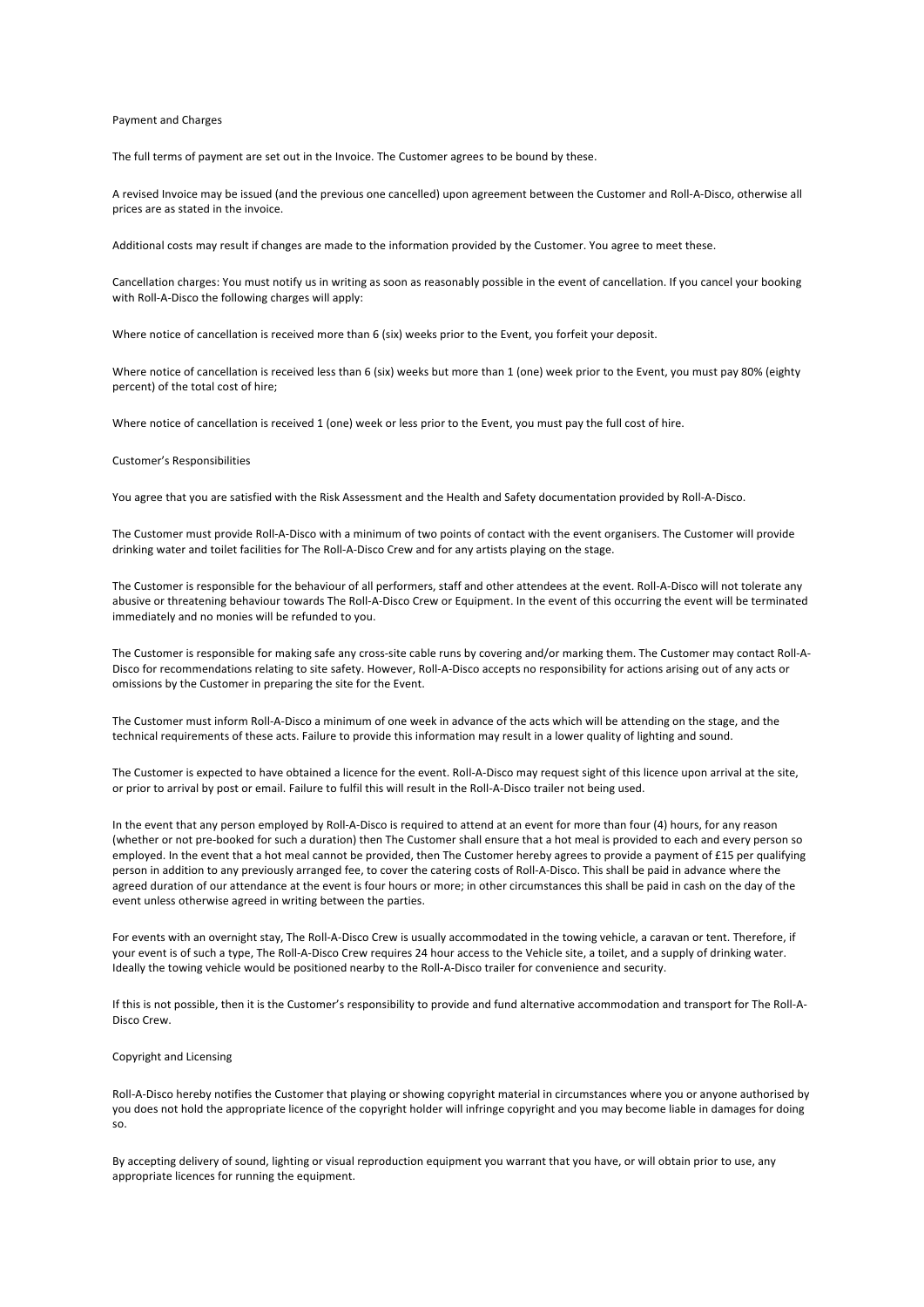Unless stated otherwise, you agree that Roll-A-Disco may use video and sound recordings of your event for promotional purposes.

## Supply of Power

The Customer is responsible for arranging a proper supply of electricity for use with The Equipment. The exact specifications of this supply are to be agreed with Roll-A-Disco. Should the power supply not be suitable, then The Roll-A-Disco Trailer and the Equipment may not be able to operate. Where power is provided by Roll-A-Disco, the Customer is exempted from this clause.

Where electricity is supplied by Roll-A-Disco, the Customer must provide full details of any articles requiring power in addition to the Equipment supplied by Roll-A-Disco. This is to ensure a safe distribution can be planned.

Roll-A-Disco is not responsible for any Consequential Loss incurred in the unlikely event of power failure. The 3kW generator which can be provided by Roll-A-Disco may not be sufficient to last the entire duration of the Event without being shut down for a refill. If this is a cause for concern it must be addressed prior to booking the use of the Roll-A-Disco generator. An alternative generator must therefore be sourced by the Customer from a reputable generator company.

## Compatibility of Equipment

The Customer shall ensure that any equipment they supply for use by or with the Equipment and/or the Roll-A-Disco Trailer is safe and suitable for purpose.

## Security, Loss and Damage

The Customer is responsible for the security of The Roll-A-Disco Trailer from when it arrives on site, until it leaves. This includes overnight, and during performances. The security must be adequate to keep both The Roll-A-Disco Crew and Equipment safe.

The Customer agrees to pay Roll-A-Disco the full repair costs or full retail cost (without deduction for wear, tear or age) of the trailer or any equipment lost, stolen or damaged beyond economic repair during the hire period.

Roll-A-Disco will provide the Customer with a quote for a replacement within one week and you may either agree to this quote or source your own quote within one week.

The Customer shall pay a charge at the full daily rate of hire with interest and consequential loss until the equipment is replaced.

To ensure that the Customer is satisfied with the Equipment present on The Roll-A-Disco Trailer, the Customer, or a representative of the Customer, may meet The Roll-A-Disco Trailer upon arrival to your event and check an inventory of Equipment with a member of The Roll-A-Disco Crew.

## Termination of Hire

Roll-A-Disco is entitled to terminate the Contract with immediate effect and to repossess the Equipment at any time if a) The Customer is in breach of these terms or b) The Customer takes any steps, or if any act or proceedings are commenced, in which the Customer's solvency is in doubt (in the reasonable view of Roll-A-Disco). Such termination shall not affect the right of Roll-A-Disco to recover from the Customer any monies due under the terms of this contract.

## Liability

Consequential Loss: Nothing in these terms and conditions shall make Roll-A-Disco liable for any consequential loss to the Customer, including that arising out of late delivery, non-delivery, unsuitability, incompatibility or unlawful repossession of the Equipment (or any part thereof), or any breakdown or stoppage of the same.

Roll-A-Disco shall not be liable for any damage to the property of the Customer or any third party howsoever caused unless otherwise agreed in writing by Roll-A-Disco.

#### Mediation and ADR

All disputes or differences which may at any time arise between the Parties concerning this agreement or its construction or effect or the rights, duties or liabilities of the Parties under it or any other matter in any way connected with or arising out of the subject matter of this agreement shall be referred to a single mediator to be agreed upon by the Parties or in default of agreement, an independent court approved mediator.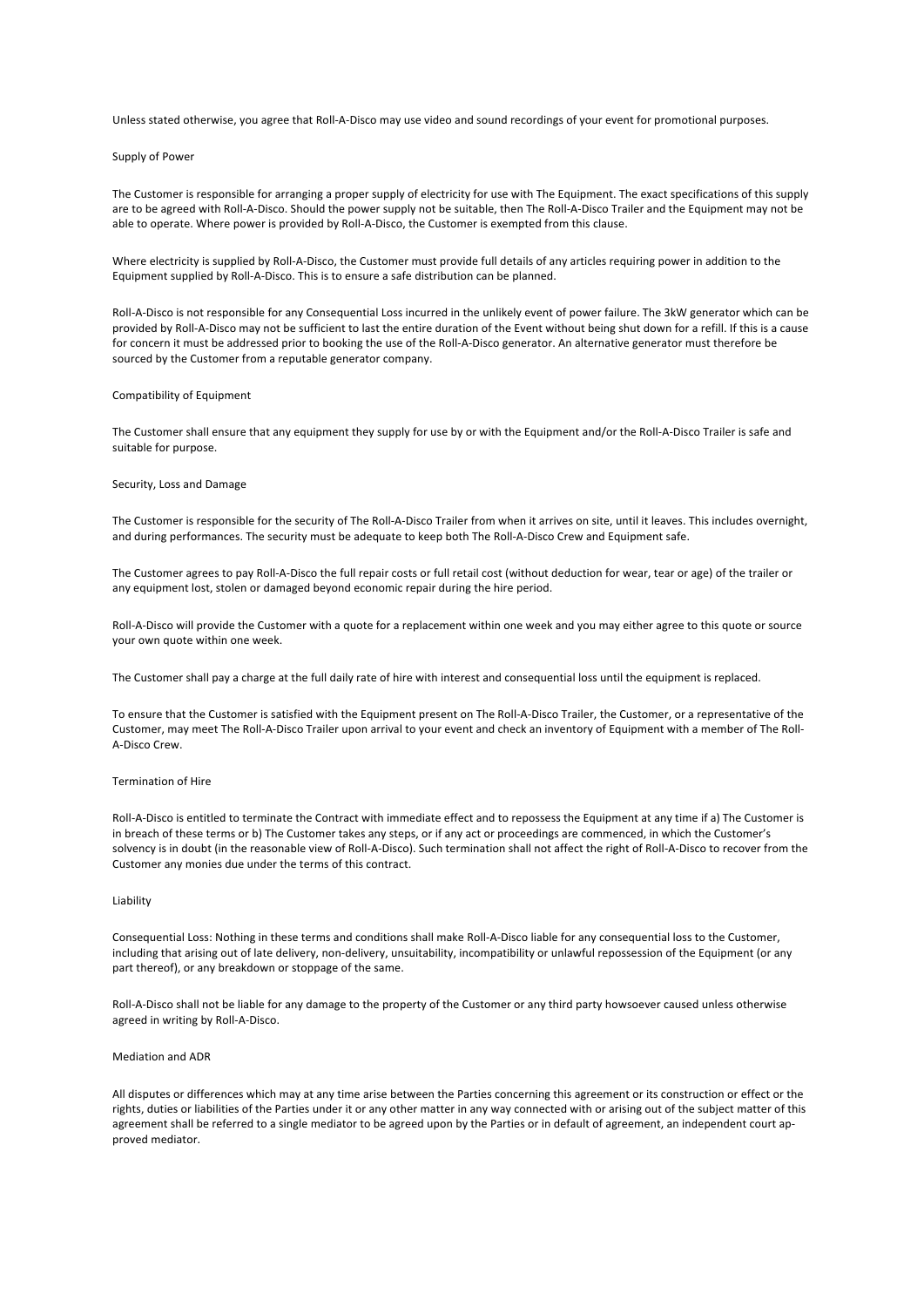#### Service of Notice

Any notice given pursuant to this agreement shall be in writing and shall be sufficiently given to any Party if sent in a letter by first class prepaid post addressed to that Party at that Party's last known address or place of business or that Party's registered office (or any alternative address notified by that Party in accordance with this clause) or by writing by e-mail where the Parties have previously agreed to such notices being communicated by email, and any notices so given shall be deemed unless the contrary is proved to have been effected 2 (two) clear Working Days after posting in the case of a letter, or 1 (one) Working Day after the sending in the case of an e-mail.

### Rights Reserved

Any failure by Roll-A-Disco to enforce any or all of these conditions shall not be construed as a waiver of any of the rights of Roll-A-Disco detailed in these terms and conditions.

If any provision of this agreement is held by a court or other competent authority to be unlawful, void or unenforceable, it shall be deemed to be deleted from this agreement and shall be of no force and effect and this agreement shall remain in full force and effect as if such a provision had not originally been contained in this agreement.

Any remedy or right conferred upon Roll-A-Disco in this agreement for breach of this agreement (including the right to rescission) shall be in addition to and without prejudice to all other rights and remedies available to us in law.

Adverse Weather: Roll-A-Disco has the absolute discretion to determine at what point the weather is deemed unsafe to operate in. Should this happen the Customer is still expected to meet the cost in full.

If any banners or similar are to be attached to the Equipment or The Roll-A-Disco Trailer permission must be sought at least one week prior to your event. Please note that even if permission is given, banners will not be permitted if we perceive them as a potential risk, for example if it is non flame retardant fabric.

Roll-A-Disco reserves the right to charge an additional fee if any of The Roll-A-Disco branding (including mobile display board) is to be covered or removed during your event. The fee and permission are fully at the discretion of Roll-A-Disco and must be agreed in writing.

Unless specifically stated in the Contract, the agreed fee includes one set up and take down of the Equipment at one site. If The Customer requires the stage and Equipment to be moved or destructed in any way during the Event, you agree to pay an additional surcharge of £150 +VAT.

Roll-A-Disco reserves the right to substitute or vary all or some of the items of Equipment described in the Contract, provided that this does not affect standards of quality.

Should the Roll-A-Disco Trailer usually provided by Roll-A-Disco be unable to fulfil a booking due to unforeseen circumstances, Roll-A-Disco reserves the right to provide a replacement of an alternative kind.

## Force Majeure:

Roll-A-Disco shall not be liable for any breach of its obligations or consequential loss, damage or delay resulting from an event of Force Majeure. Such Events, which are outside Roll-A-Disco's control, include, but are not restricted to, extreme adverse weather conditions, fire, flood, explosions, accidents, traffic congestion, mechanical breakdown, obstruction of any public or private highway, acts of terrorism, vandalism, riot, war or acts of God.

# Site Accessibility

When hiring a Roll-A-Disco Trailer, the Customer guarantees that the site of the Event is accessible for and to The Roll-A-Disco Trailer and towing vehicle. The Roll-A-Disco Trailer requires a minimum height clearance of 2.8m, 2.0m width and is 4.8m long including tow bar. The towing vehicle will usually be a Mercedes Sprinter which is a further 7m in length, 2.4m wide and 2.8m high.

On arrival to the Event site there must be adequate access from the road for the trailer and towing vehicle of these dimensions. Where necessary, it is the Customer's responsibility to organise control of traffic and/or the general public.

The Trailer and towing vehicle may be erected and manoeuvred over grass, but if the ground is too soft will be at risk of bogging down. It is at the discretion of our driver as to whether or not to drive on the grass.

Should the Vehicle become stuck, or weather conditions make exit routes impassable, the Customer is responsible for providing a suitable vehicle to remove the Roll-A-Disco trailer and towing vehicle from the site. The Customer is also responsible for any losses incurred, including any additional staffing costs.